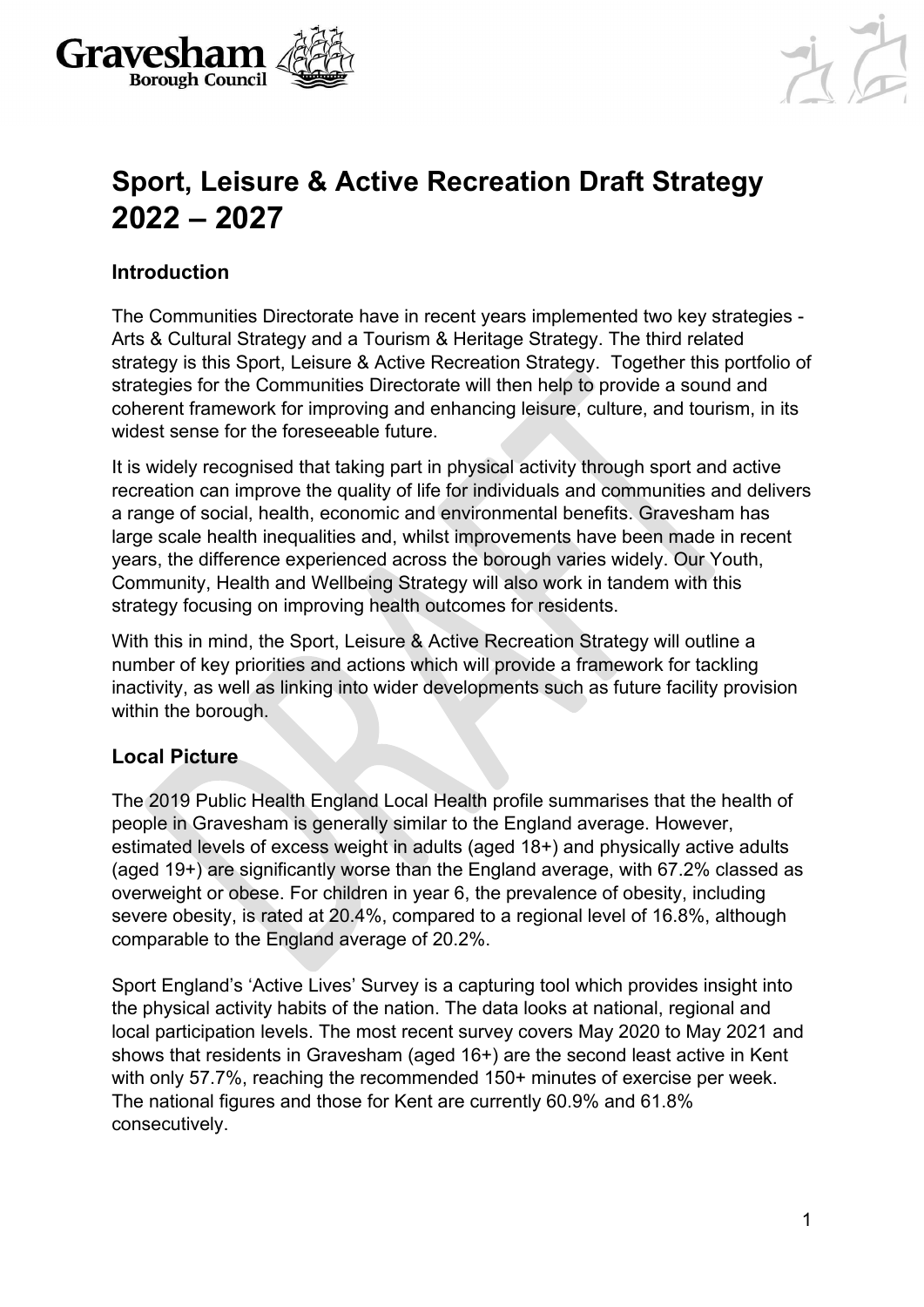



In addition to this, just under one third, 31.1% of residents in Gravesham are classed as inactive, meaning they do less than 30 minutes of physical activity per week. Nationally this figure stands at 27.5%. These figures demonstrate that efforts are required to encourage and to make it easier for the most inactive in the borough to do more physical activity.

The Borough's future sport and leisure offer cannot focus solely on formal participation at outdoor and indoor sports facilities, but there will be a need to reach under-represented groups and individuals who may not ordinarily be motivated to participate in sport, or who do not wish to pursue activities within a club environment, or perhaps find the traditional gym or leisure centre environment intimidating.

We will therefore need to make full use of all the Borough's assets, including parks and open spaces to provide opportunities for informal recreation and promote healthy activities such as walking, running and cycling.

The strategy is designed to ensure that the Council is better placed to deliver our own programmes, promoting a long-term vision for Sports, Leisure and Active Recreation to our residents but also wider afield. We recognise that no one organisation can influence the changes in perception and behaviour required to create a more active and healthy population. As a district authority, the provision of sport and recreation is a legally a discretionary function with a small core team of officers and so the need to work in partnership with other organisations across the public, private and not-for-profit sectors is vitally important to improve the sports and leisure offer, in order to help build stronger, healthier and more active communities.

The way we participate in physical activity has been significantly altered because of the coronavirus pandemic. With restrictions on movement, cancellation of grassroots sports and the closure of physical activity provision there have been fewer opportunities for people to take part in physical activity.

Sport England's research, 'Understanding the Impact of Covid-19' estimates that the proportion of the population classed as active has dropped over 7% which equates to approximately 3 million less active adults. Several facilities, organisations and clubs will have been affected in many different ways during the last year and so the new strategy will need to reflect this recovery going forward.

### **National, County and Local Priorities**

Encouraging more people to become physically active is a countrywide challenge. By looking at national, county and local strategies, Gravesham Borough Council can ensure that our objectives align with other organisations who seek to improve participation in sport, leisure and active recreation.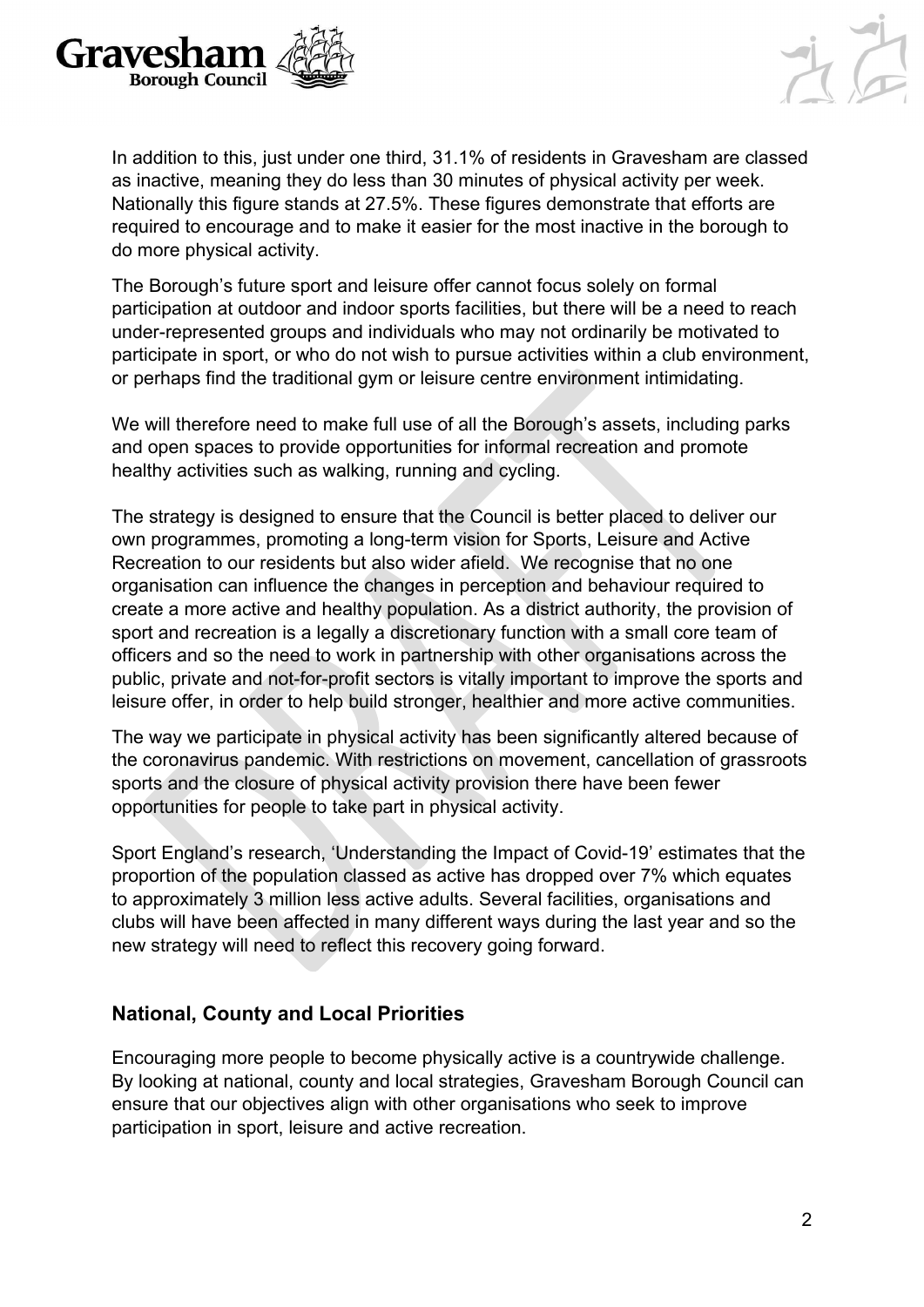



National Priorities

#### *Sport England: Uniting the Movement 2021*

Sport and physical activity have a big role to play in improving the physical and mental health of the nation, supporting the economy, reconnecting communities and rebuilding a stronger society for all. From this notion, Sport England (the national non-Governmental body for sport (formally known as The Sports Council) has recently released its new strategy, Uniting the Movement, which is a 10-year vision to transform lives and communities through sport and physical activity.

It seeks to tackle the inequalities long seen in sport and physical activity. Providing opportunities to people and communities that have traditionally been left behind, and helping to remove the barriers to activity, has never been more important.

There are three key objectives to the Strategy:

- Advocating for movement, sport and physical activity.
- Joining forces on five big issues
- Creating the catalyst for change

In particular, the five big issues are identified where the greatest potential is seen for preventing and tackling inequalities in sport and physical activity. Each one is a building block that, on its own, would make a difference, but together, could change things profoundly:

- *Recover and reinvent:* Recovering from the biggest crisis in a generation and reinventing as a vibrant, relevant and sustainable network of organisations providing sport and physical activity opportunities that meet the needs of different people.
- *Connecting communities:* Focusing on sport and physical activity's ability to make better places to live and bring people together.
- *Positive experiences for children and young people:* Unrelenting focus on positive experiences for all children and young people as the foundations for a long and healthy life.
- *Connecting with health and wellbeing:* Strengthening the connections between sport, physical activity, health and wellbeing, so more people can feel the benefits of, and advocate for, an active life.
- *Active environments:* Creating and protecting the places and spaces that make it easier for people to be active.

#### *Sport England - Understanding the impact of Covid-19 [1](#page-2-0)*

<span id="page-2-0"></span><sup>1</sup> Sources:

Active Lives Adult Survey. Coronavirus (Covid-19) Report. Mid-March-Mid-May. Published October 2020

Active Lives Children and Young People Survey Coronavirus (Covid-19) Report. Mid-May-late July 2020. Published January 2021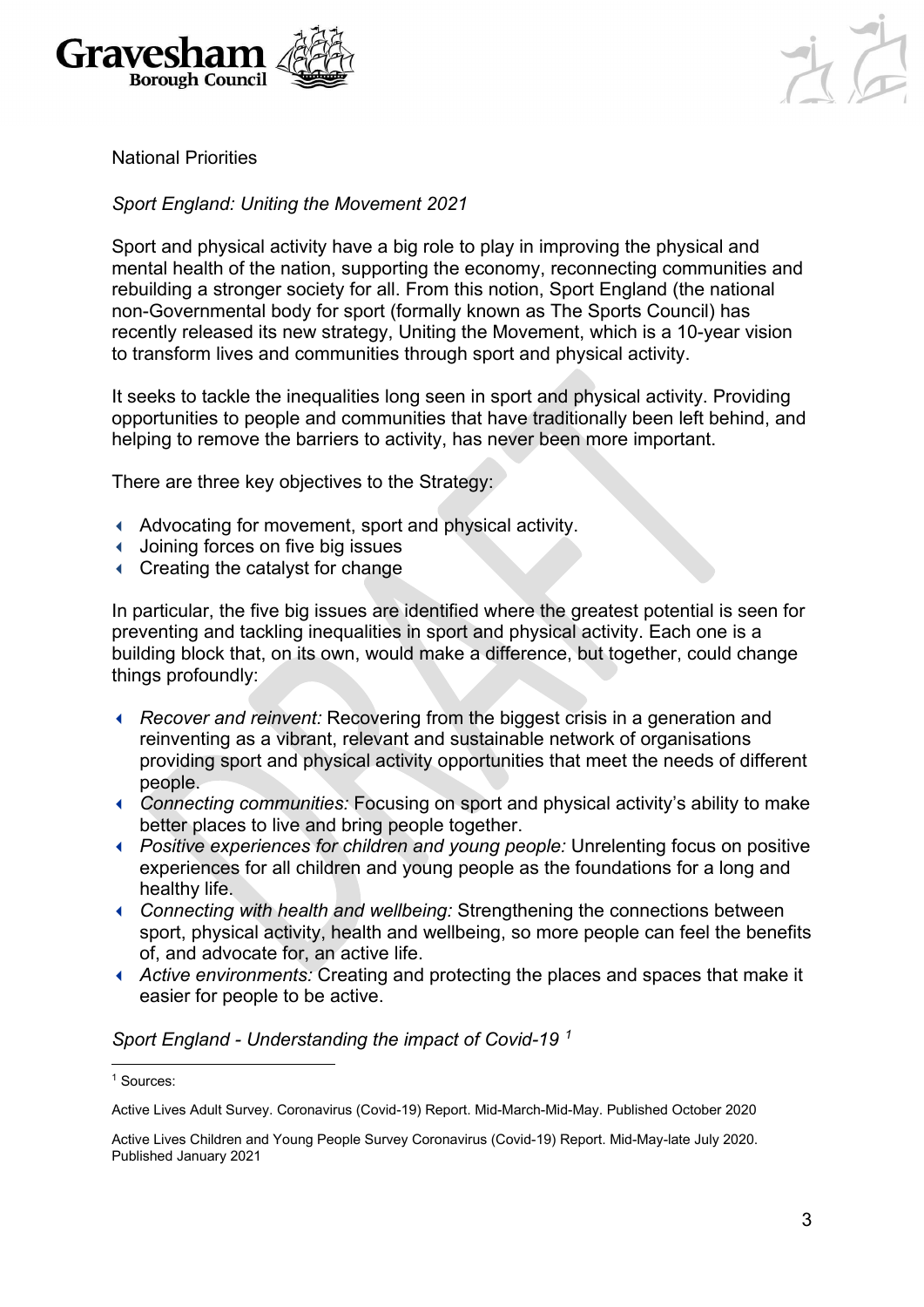



Activity levels for adults had been increasing until coronavirus restrictions were introduced in March 2020. This led to unprecedented drops in activity during the first few weeks of full lockdown between mid-March and mid-May 2020. The proportion of the population classed as active dropped by 7.1%. This represents just over 3 million fewer active adults.

Some audiences found it harder to be active before Covid-19 and are finding it hard now. Inequalities between different groups have persisted since lockdown restrictions began in March. Those who have found it hardest to stay active include:

- People with long-term health conditions/disabilities
- People from lower socio-economic groups
- Women
- $\triangleleft$  16–34-year-olds
- 55 years and over
- Black adults, Asian adults and adults from other ethnic groups

The proportion of children and young people reporting that they were active during mid-May to late July 2020 (the summer term) fell by 2.3%, with just over 100,000 fewer children meeting the recommended level of activity compared to the same period 12 months earlier. The impact was greater for some groups than others. Whilst all groups have been impacted in terms of activity levels, girls fared far better than boys, whilst those from Black and Mixed backgrounds saw noticeable drops in activity levels.

Sporting activities saw a large decreases with over a million fewer children and young people (-16.3%) reporting they took part in swimming and team sports in the last week\* compared to the same period 12 months earlier. Walking, cycling and fitness all saw large increases in the numbers reporting they took part in the last week compared to the same period 12 months earlier. 1.6m more children and young people went for a walk (+22%) or did fitness activities (+22.1%), whilst 1.4m more cycled for fun or fitness (+18.4%).

In addition, lack of disposable income may lead to a reduction in sports sector spend and could impact activities which cater for children and young people as well as adults. Uncertain employment and financial circumstances mean that greater numbers of people will be looking for affordable and flexible opportunities to stay active. Fewer people will be able to make an ongoing financial commitment to participate.

#### Regional/County Priorities

'Towards an Active County 2017-21' is a strategic framework for Sport and Physical Activity in Kent and Medway, overseen and run by The Kent and Medway Active Partnership, known as Kent Sport and funded by Kent County Council and Sport England aims to complement Sport England strategies, whilst also providing a local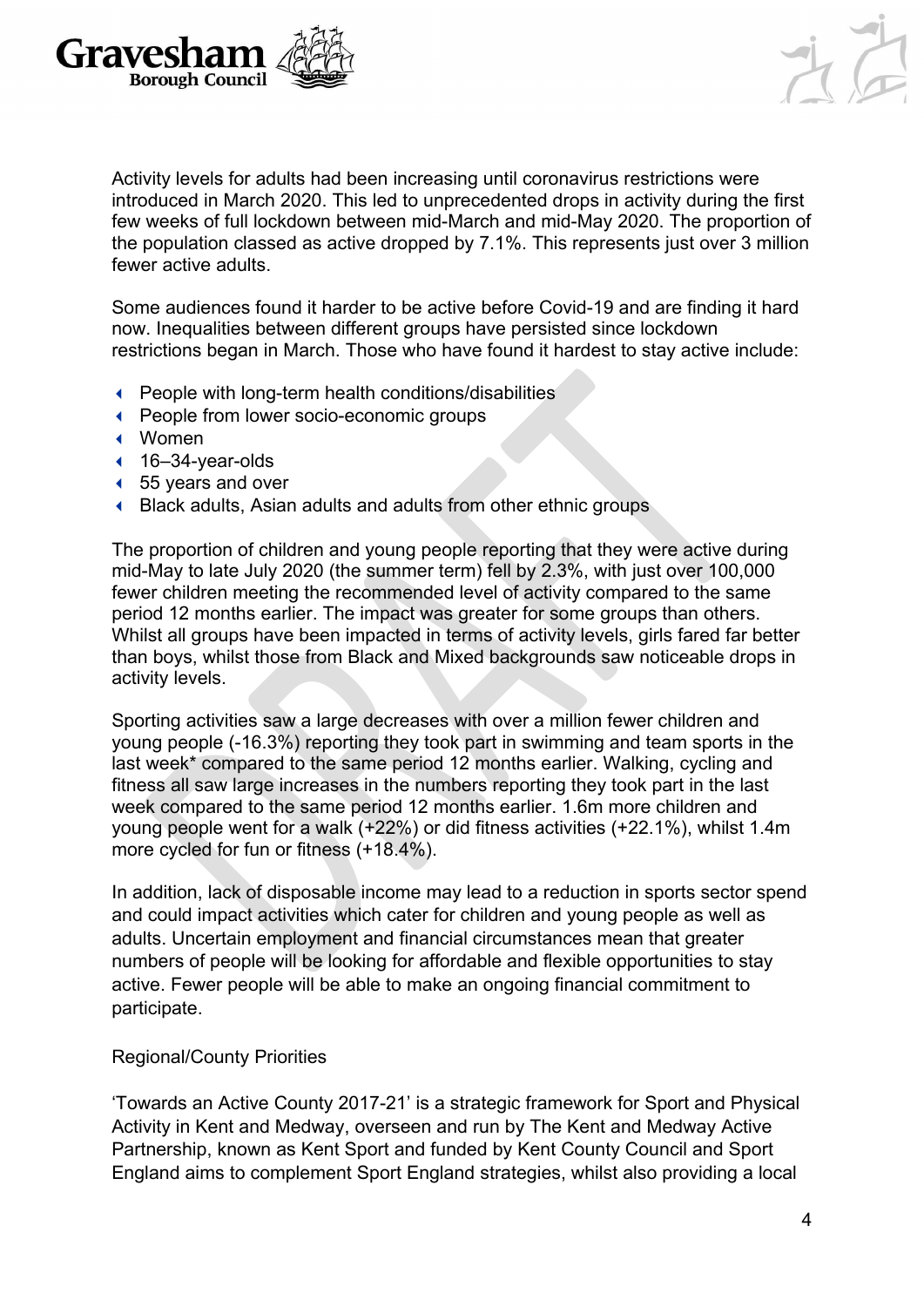



context and nine priority themes. The framework document is being updated and out to consultation, but the current themes are:

- Increasing participation
- Supporting inactive people to become active
- Link to social agendas (health, education etc.)
- Opportunities for children & young people to be active
- Addressing inequalities in engagement with sport by targeting certain groups (Women, lower socio-economic populations, black & ethnic minorities, disabled & older people)
- improving facilities
- Supporting voluntary sector and volunteering
- Supporting talented performers
- Maximising the benefit of major events

**The Corporate Plan** - Gravesham Borough Council's 2019 to 2023 Corporate Plan has identified that physical activity is important in ensuring that residents are 'safe, healthy and active' Section two of the plan, 'Place' lays out the council's commitments towards this:

- Design a quality and affordable leisure offer improved facilities and creative sports programmes to tackle local health inequalities
- Improve resident wellbeing provide and preserve a suite of high quality play areas and promote opportunities for active lives
- Manage a programme of proactive healthy living interventions work with partners to support and safeguard vulnerable residents.

# **Open Space, Sport & Recreation Assessment & Strategy**

The new strategy will need to be read in conjunction with the Open Space, Sport and Recreation Assessment. This large piece of work was originally carried out in 2016, providing technical evidence-based assessments covering the current provision of indoor sports facilities, playing pitches and open spaces across the borough.

Further strategy and standards documents were also provided containing information on Gravesham's specific needs, plus any demand shortfalls or surpluses. These documents provide strategic recommendations and support to inform planning application decisions and future corporate/strategic development opportunities as and when they arise.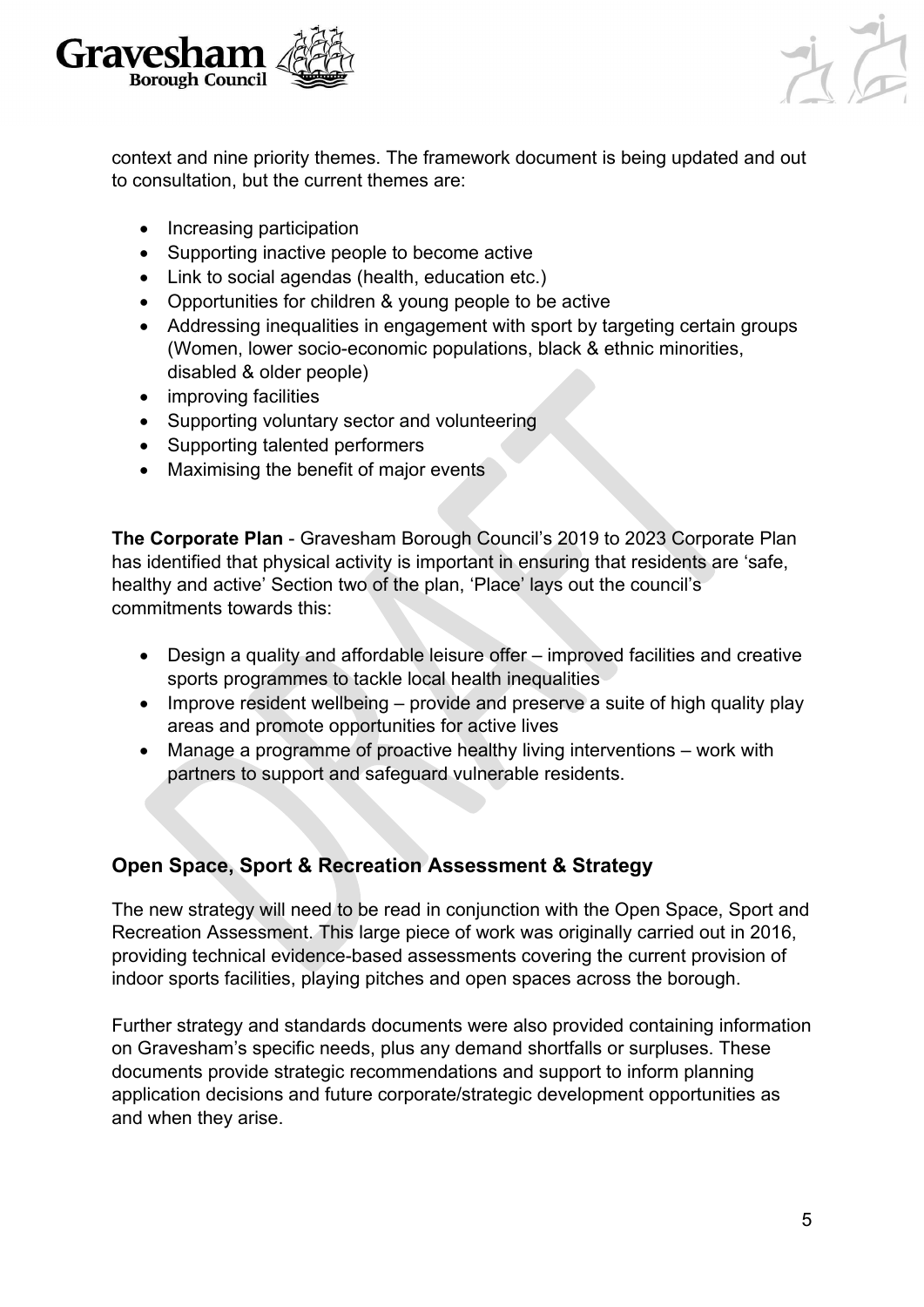



# **Leisure Centre Feasibility Study**

As part of the consultation for our Corporate Plan in 2019 and focusing on the manifesto of the Administration there was a clear identified need from residents to develop and enhance our sport and leisure offer in the Borough and as a listening Council this is sought to met through this strategy and the development of our new leisure offer and leisure centre provision.

Building on the recommendations contained within the original 2016 Indoor Sports Assessment, a feasibility study for the future provision of council owned leisure centres within the Borough has recently been completed.

The key focus of the study was to refresh the Council's 2016 Indoor Leisure Assessment and to redefine its needs and options for investment in its facility portfolio, specifically in relation to Cascades and Cygnet Leisure Centres. It investigated replacement of one or both facilities, taking into account capital and revenue costs and future management options. It also recognised a changing context, including proximity of the development of the Lower Thames Crossing, potential developments within Ebbsfleet Garden City, and the impact of Covid-19 on the leisure industry.

The feasibility study recommended replacing the existing Cascades Leisure Centre at its existing site with a brand-new leisure centre, as opposed to a major refurbishment and remodelling of the existing site to address some of the Borough's current facility needs. Whilst proposals for a landmark leisure facility within Ebbsfleet Garden City have yet to be firmed up, it is assumed that this will be delivered as a replacement for Cygnet Leisure Centre with complications relating to the complexities of the Cygnet Leisure Centre site as part of the physical building is owned by Kent County Council. Hence the Council is concentrating on redevelopment of Cascades Leisure Centre now.

For the avoidance of doubt the Council's policy position for and provision of leisure centres in the Borough is that there should always be two leisure centres that are physically located to meet the needs of our residents. This includes any potential future new facility in the west of the Borough to replace the ageing site at Cygnet Leisure Centre. Gravesham Borough Council will be working with the Ebbsfleet Development Corporation to ensure that the leisure offer in any new centre in Northfleet meets the needs of local residents and provides an offer that matches the needs identified by our study and in consultation with local residents. We shall also seek to ensure that any centre or the land that it sits on has close formal or legal links with Gravesham Borough Council to ensure that there is some local accountability for the leisure offer and provision.

In the meantime, it is the policy of this Council that Cygnet Leisure Centre shall remain fully open and complement the new leisure centre and offer to replace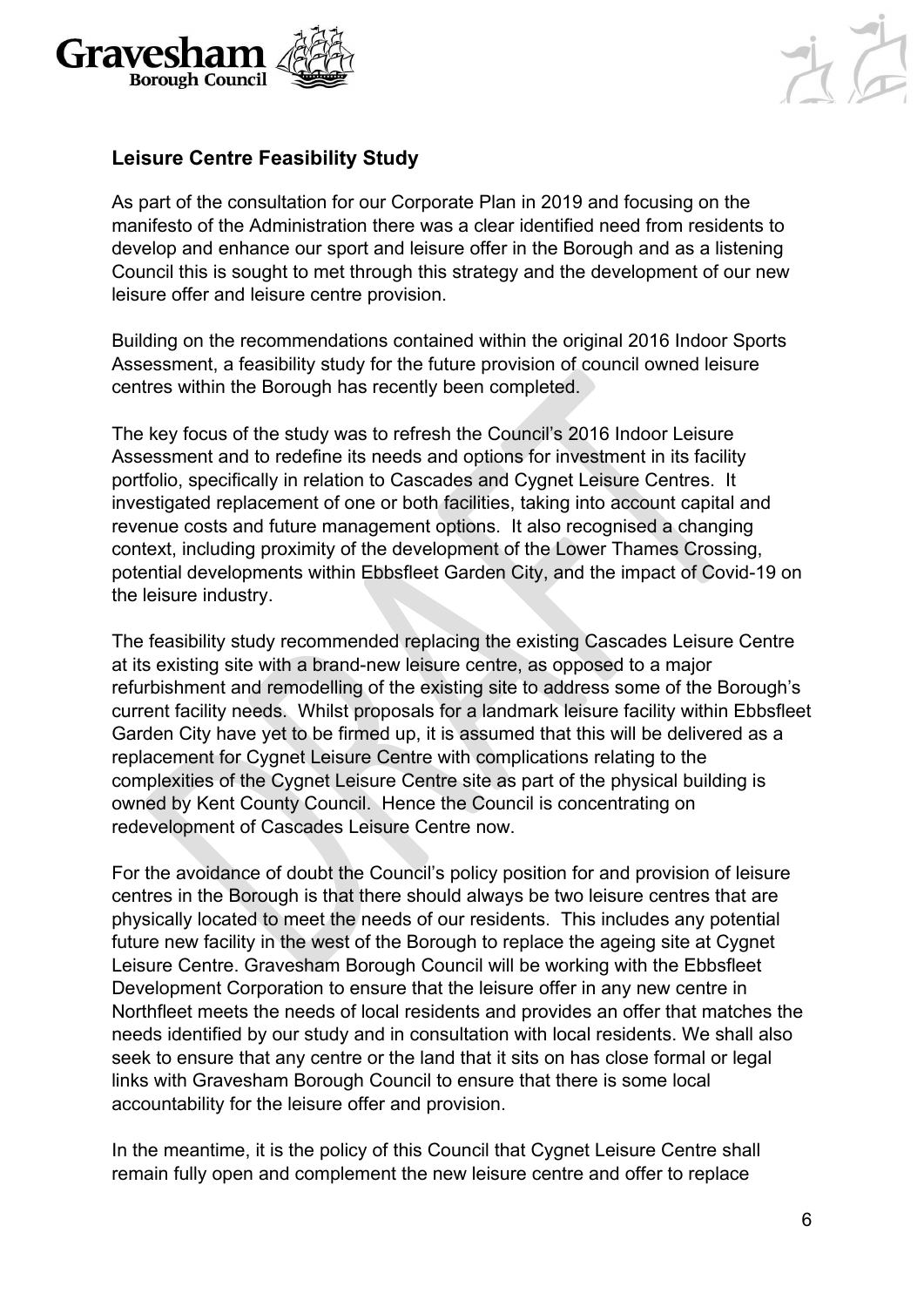



Cascades once this has been built. Additionally, Cascades Leisure Centre shall remain open as far as practically possible during the construction of the new leisure centre.

Based on the findings of the needs assessment and strategic options appraisal (and on the assumption that the facility at Ebbsfleet will be delivered), it is proposed that developing a community health/well-being and family focussed leisure centre is the most appropriate course of action for the council's future leisure provision. Central to this will be a new swimming facility which is essential to meeting the Borough's existing and future shortfall in provision, specifically with lane swimming and learner pool provision. A higher capital cost of a new build can be balanced against the significant benefits provided in terms of its attractiveness, potential for co-location of health and wellbeing spaces, and greater capacity to generate revenue via a more cohesive and modern orientation of spaces. Development of a new-build facility will enable the Council to further deliver its ambition for its operations to be net-zero by 2030.

Our ambition for the leisure offer and provision at Cascades is that at a minimum there will be the ability for some Regional Level Competitive Sports and Leisure meeting the current requirements of various sports governing bodies for regional training and competitions. We will work with residents, clubs, and sport's governing bodies as well as regional and national bodies and funding bodies to maximise the potential for this site. While it is acknowledged that we will not necessarily be able to build an 'Olympic Park' and meet requirements and standards for international training and competition levels for every sport, this new provision could be a steppingstone towards many of the requirements and provide experience and opportunity that does not currently exist in the Borough.

Alternative sites for leisure centre development in the Borough are extremely limited and consequently Cascades Leisure Centre's existing car park has been appraised as the highest ranked site, given that it is in Council ownership, has the potential to create good visibility and a site frontage for a new leisure centre.

Steps are being taken to fund the capital cost of the project from a combination of the leisure centre earmarked reserve, attributable S106 contributions, capital receipts, revenue reserves and/or external grant contributions (where these can be secured), with the remaining balance funded through external borrowing funded from the forecast improved revenue income from the site. Should the improved revenue income from the site not be sufficient to meet the full cost of borrowing, the Council will need to consider other options for how these costs may be met in the longer term. Potential operating models for consideration include the setting up of a wholly owned company (WOC), a competitive procurement process (including commercial leisure operators) and a traditional trust management option.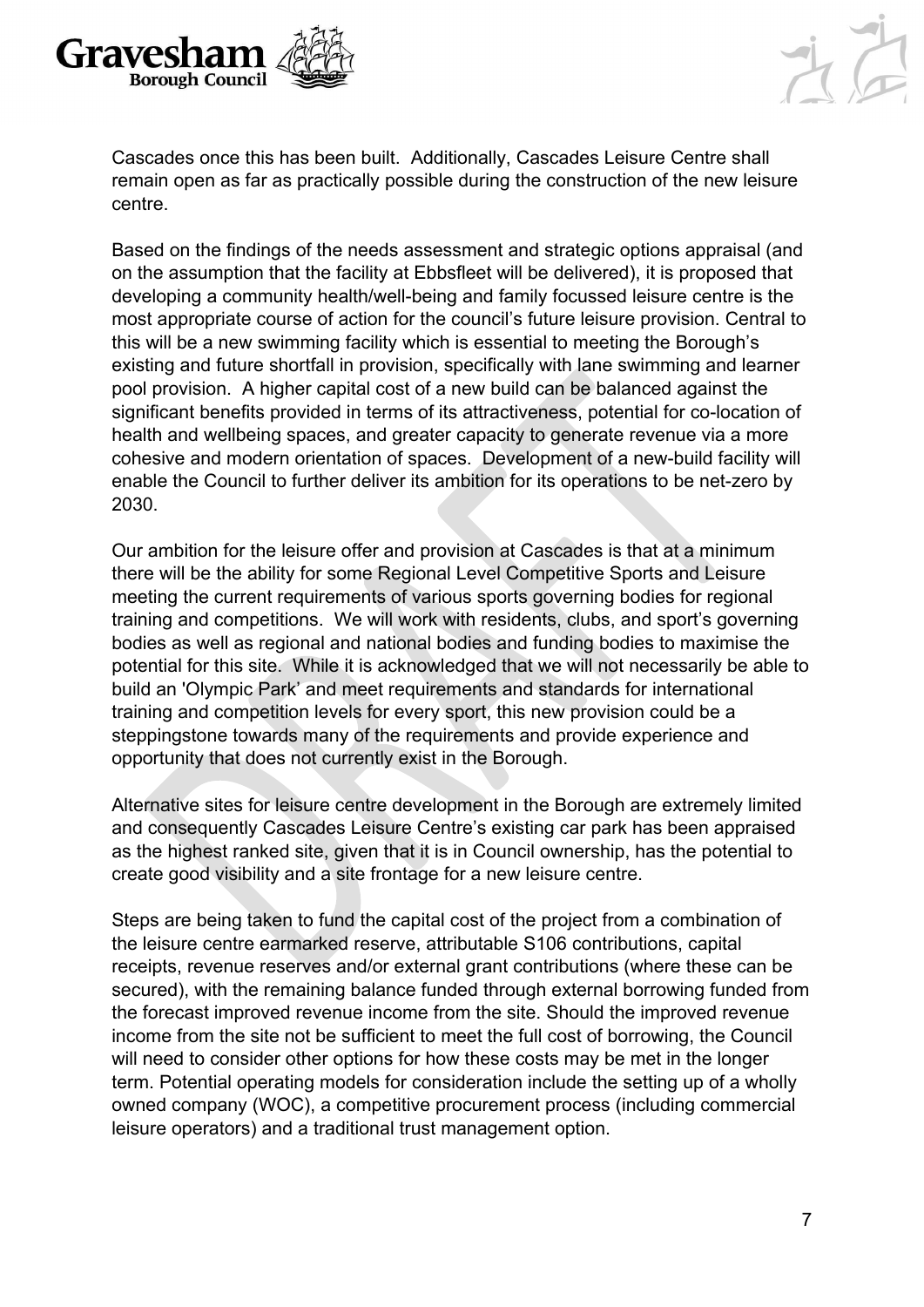



**The Vision**

**The council's overall vision is** *'to have a Sport, Leisure and Recreation offer across the Borough that works with and encourages all local residents, visitors, organisations, businesses and communities to adopt a regular active and healthier lifestyle. Utilising the full range of provision, planned and available indoor and outdoor sports, leisure, play and recreational spaces and organisations while removing barriers to participation and inequalities and increasing accessibility for all and facilitate opportunities for all to train and develop sporting potential and have the ambition to represent the Borough locally, Regionally, Nationally and Internationally'.*

## **Aims & Objectives**

The Sport, Leisure & Active Recreation Strategy will set out the Council's aims, objectives, and priorities for developing sports opportunities and facilities in the borough and using sport and active recreation to develop and promote healthy lifestyles.

The strategy will:

- support continued work with partners at a local level, such as Kent Sport, Gravesham Community Leisure Limited (GCLL), The Grand etc. to implement a shared vision for a more active and healthy population and to support a reduction in health inequalities across support the borough and to encourage people to adopt healthier lifestyles.
- complement and support where possible the delivery of existing and future sport and physical activity services of local organisations and local clubs.
- provide a link with national, and regional strategies relating to sports and active recreation as well as existing local strategies, such as the Open Space, Sport & Recreation Assessment, Arts & Cultural Strategy, Youth and Community, Health and Wellbeing Strategy and a Tourism & Heritage Strategy.
- help to target Council resources and funding more effectively, in line with corporate priorities, and help to attract external funding for the delivery of infrastructure and facilities improvements where deficiencies are highlighted.
- provide further strategic support when considering sport and active recreation within the planning, policy and decision-making processes of the Council.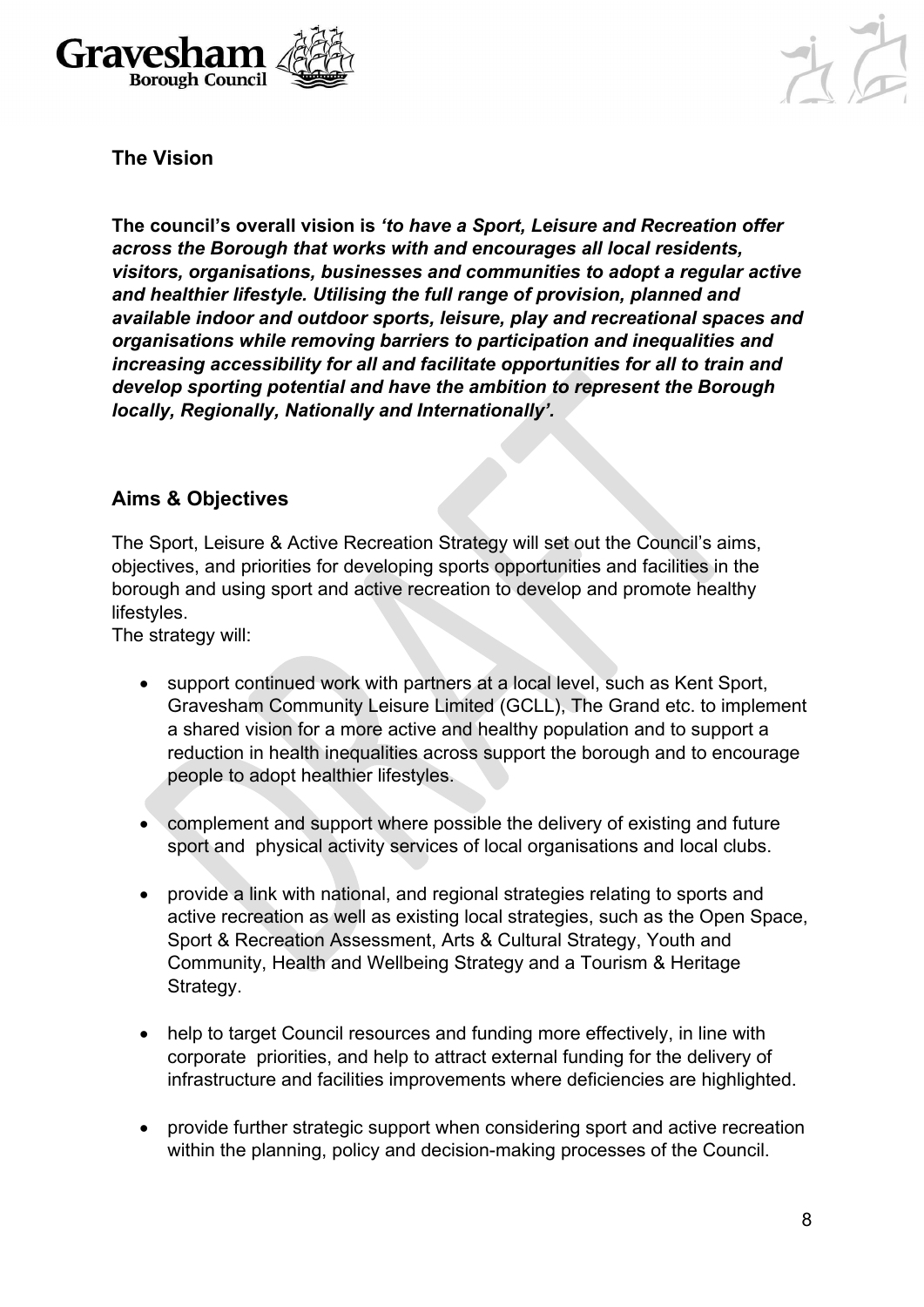



- consider both the strategic provision of formal and informal facilities, both indoor and outdoor; and their long-term management and the development of social infrastructure and support mechanisms to foster and support physical activity within the borough.
- Active Environments Protecting and improving the places and spaces that make it easier for people to be active, including parks and open spaces, as well as active travel connections to these locations.

'Key outcomes within the strategy will be;

1. Reduced health inequalities and increase participation levels

For example, by;

- *Using local insight data tools and intelligence (E.g. Active Lives data etc.) to target future activities and interventions across the borough.*
- *Closer partnership working with the Gr@nd, Kent Sport etc. in developing new ways to support and to make it easier for the inactive to become active.*
- *Using the places and spaces that make it easier for people to be active.*
- *Focussing on sport and physical activity's ability to make better places to live and bring people together.*
- *Focussing on positive experiences for children and young people as the foundations for a long and healthy life.*
- 2. A network of accessible, flexible and sustainable facilities

For example, by;

- *The development of a new leisure facility at Cascades Leisure Centre that acts as a central hub to the wider leisure provision across the Borough.*
- *Completion of other externally funded planned facilities e.g. Former Fleet Leisure etc. as well as in planned new development areas, e.g. Ebbsfleet Garden City, London Resort etc.*
- *Support and guidance for local clubs and organisations applying for external funding for improvements to local facilities.*
- *Using strategic evidence base documents (E.g. Open Space, Sport & Recreation Assessment) to inform future provision across the borough, both for formal and informal facilities.*
- *By creating and maintaining a local directory of sports clubs and assist in the publicity of clubs with a named contact at the Council to assist with sports related queries, including assistance with applying for grants.*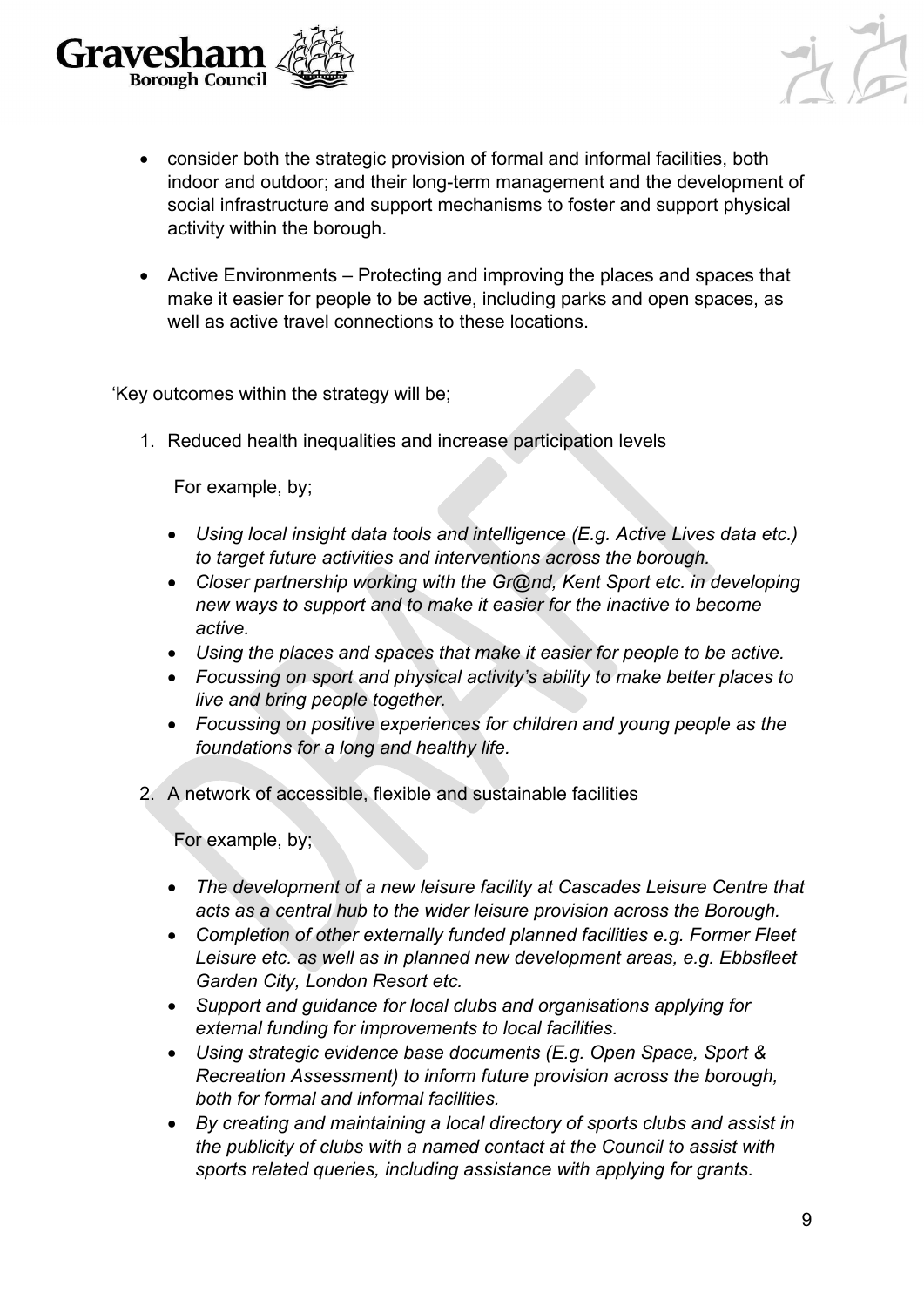



3. To provide a programme of activities and interventions that will be attractive to all

For example, by;

- *To re-evaluate the council's own programme of activities, including the Summer Programme and Active Gravesham initiatives held throughout the year.*
- *Enhance usage of promotional tools, branding and web-based support for it to be easier for users to find activities and support/ advice to take part in physical activity.*
- *To work with local organisations in providing a range of activities, especially for those residents that are not normally active.*
- *To build on the success of alternative activities that have become popular in recent times including during Covid-19, such as active travel, walking routes, cycling and running.*

#### **Gravesham's vision and priorities will only be realised by**:

- Changing the culture and community view of sport, leisure and activity.
- Addressing key inactivity trends and barriers to participation
- Bringing together sport, health, education, community safety, and many others to use sport and activity to improve the quality of people's lives
- Partners working together in a co-ordinated way to create and sustain opportunities for 'more people, to be more active, more often' in sport and active recreation activities.
- To use non-traditional interventions where feasible that encourages and supports physical activity through new technology.
- Delivery of the new sports and leisure sites that include the new Cascades Leisure Centre, but also other provision done in partnership and also with Council owned land such as the Former Fleet Leisure for which a lease has been agreed, planning permission has been granted for new football and sporting provision and work scheduled soon.

### **Next Steps/Consultation**

Further refinement will be made to the Sport, Leisure & Active Recreation Strategy over the next few months, which will also coincide with the publication of the new Strategic Framework document for Kent & Medway from Kent Sport, as well as